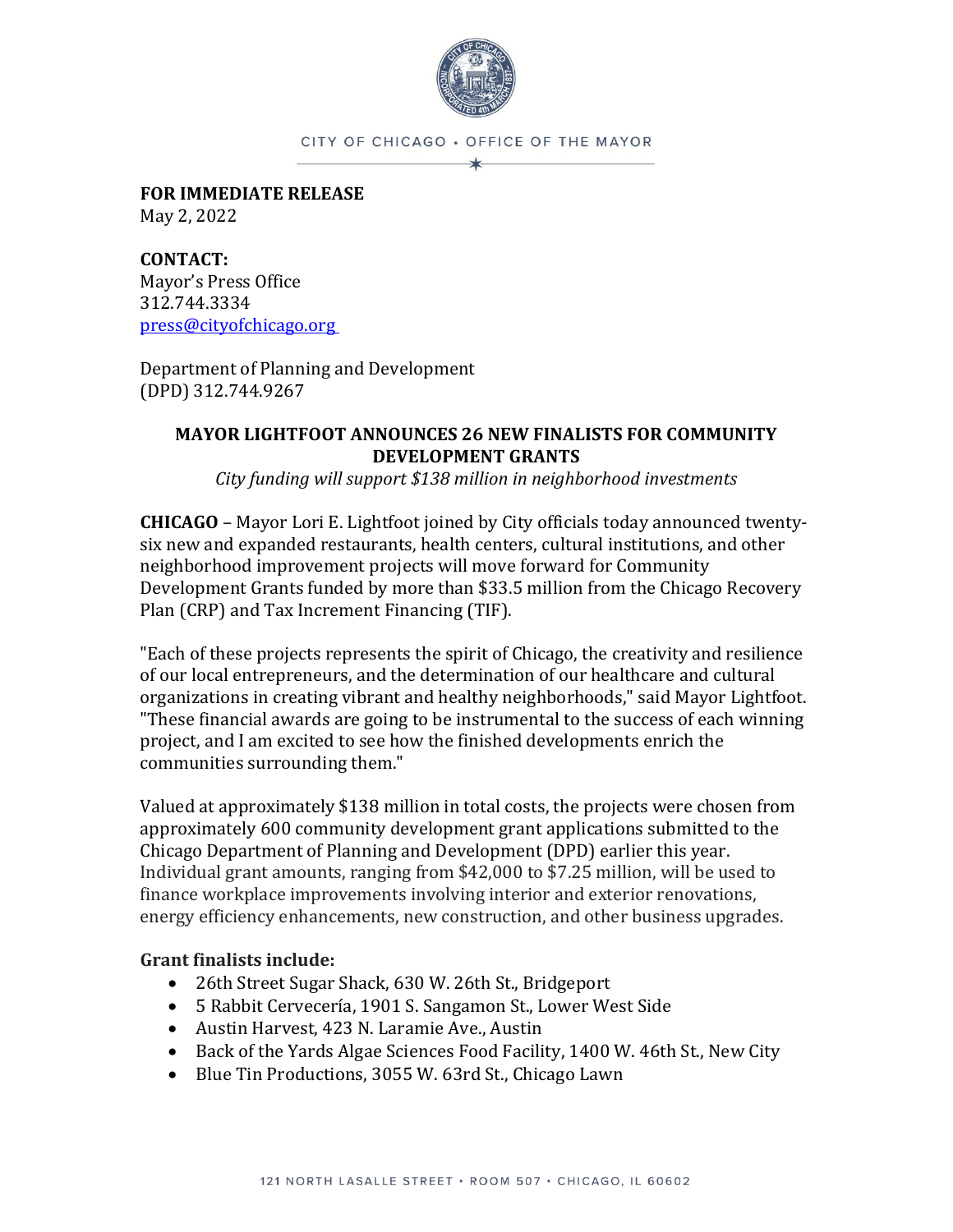

CITY OF CHICAGO . OFFICE OF THE MAYOR

- Bronzeville Sustainable Commercial Center, 4131 S. State St., Grand Boulevard
- Carnitas Uruapan, 3801 W. 26th St., South Lawndale
- Chico's Oven, 3023 E. 83rd St., South Chicago
- Emmett Street Market, 2914 N. Emmett St., Logan Square
- Esperanza Health, 4720 S. California Ave., Brighton Park
- Friend Health, 700 E. 63rd St., Woodlawn
- Harris Theater for Music and Dance, 205 E. Randolph St., Loop
- Humboldt Park Health, 2933 W. Division St., West Town
- Jeffery Java & Old-Fashioned Donuts, 7104 S. Jeffery Blvd., South Shore
- Lindo Michoacan, 3142 W. Lawrence Ave., Albany Park
- Magnífico Coffee Roasters, 3063 N. Milwaukee Ave., Avondale
- Muddy Waters Mojo Museum, 4339 S. Lake Park Ave., Kenwood
- Overton Center, 221 E. 49th St., Grand Boulevard
- PODER Learning Center, 3357 W. 55th St., Gage Park
- Soul City Kitchen, 5021 S. Wabash Ave., Grand Boulevard
- Soul Veg City, 1536 E. 75th St., South Shore
- Sputnik Coffee, 4743 S. Talman Ave., Brighton Park
- The Revival, 906 S. Wabash Ave., Loop
- Aspire Center for Workforce Innovation (West Side Health Authority), 5500 W. Madison St., Austin
- World Leaders Learning Youth Development, 5906 W. North Ave., Austin
- Yu & Associates Collaborative, 3121 N. Halsted St., Lake View

Project selections were based on business readiness, viability, location, design, neighborhood needs, community impact, and other factors. The final design and scope of each project will be finalized in the months ahead with construction expected to be completed in the subsequent 18 to 24 months.

Selected projects include a diverse range of businesses, including an apparel manufacturing cooperative, community health and wellness providers, a multigenerational family bakery, a shared community kitchen, an immigrant integration and job training center, a youth-led produce market focused on West-side food equity, and a brewery relocation from the suburbs to Pilsen. Many of these projects are also reimagining their spaces or rehabbing buildings such as shuttered schools and are focusing on sustainable development.

10 of the 26 projects awarded today are in INVEST South/West communities totaling more than \$15M out of the \$33.5M awarded. INVEST South/West is an unprecedented community development initiative to coordinate the resources of multiple City departments, community organizations, and corporate and